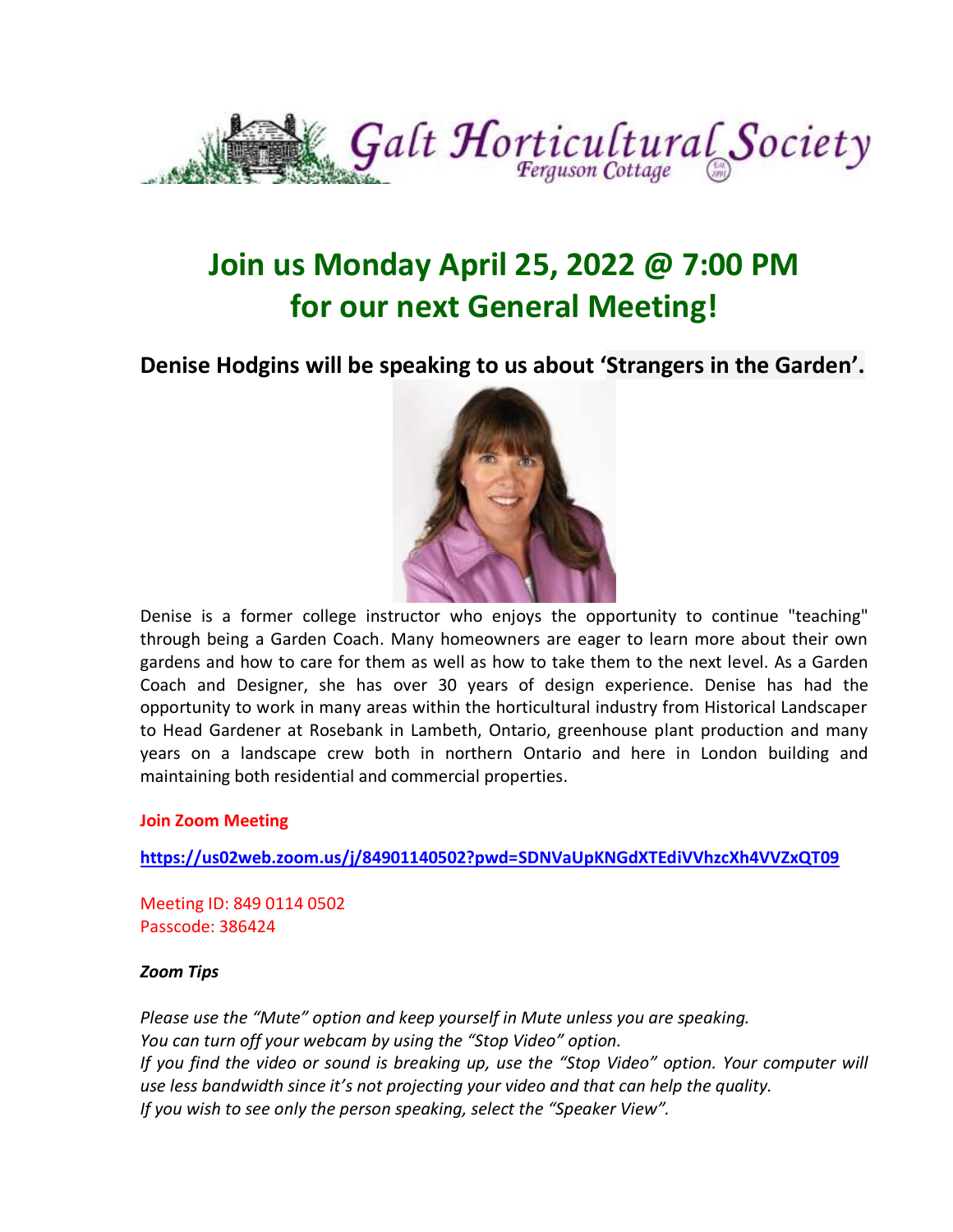*If you wish to see only the presenter when screen share is on, select the "Active Speaker Video" option (in the tool bar where the participant windows are).*

*If you don't have a webcam, you can join and you'll see everything on your screen. We won't be able to see you, but we can hear you.*

*If you don't have a speaker, or if you don't wish to speak out loud, use the "Chat" option. You can also connect by dialing in on telephone, so that you can listen to the meeting.*

### **And The Winner Is…GHS March 2022 Photo Contest!**

Congratulations to **Lindsay Forde** as the winner of our March Photo Contest! Lindsay submitted photo #2 'Benny getting into gardening'.



Thanks to all of our members who participated in our January contest.

**Don't forget to send in your photos for our GHS April Photo Contest…'What's Starting To Grow In Your Gardens?'**



Share your photos by sending them in with **"GHS April Photo Contest…'What's Starting To Grow In Your Gardens?'"** in the subject line to [lynne@galthort.com](mailto:lynne@galthort.com) **by April 16th @ 6pm.**

The list of photos will be sent out and **voting will take place between April 17th – 23 rd** . **The winner will be announced at our April 25th meeting.**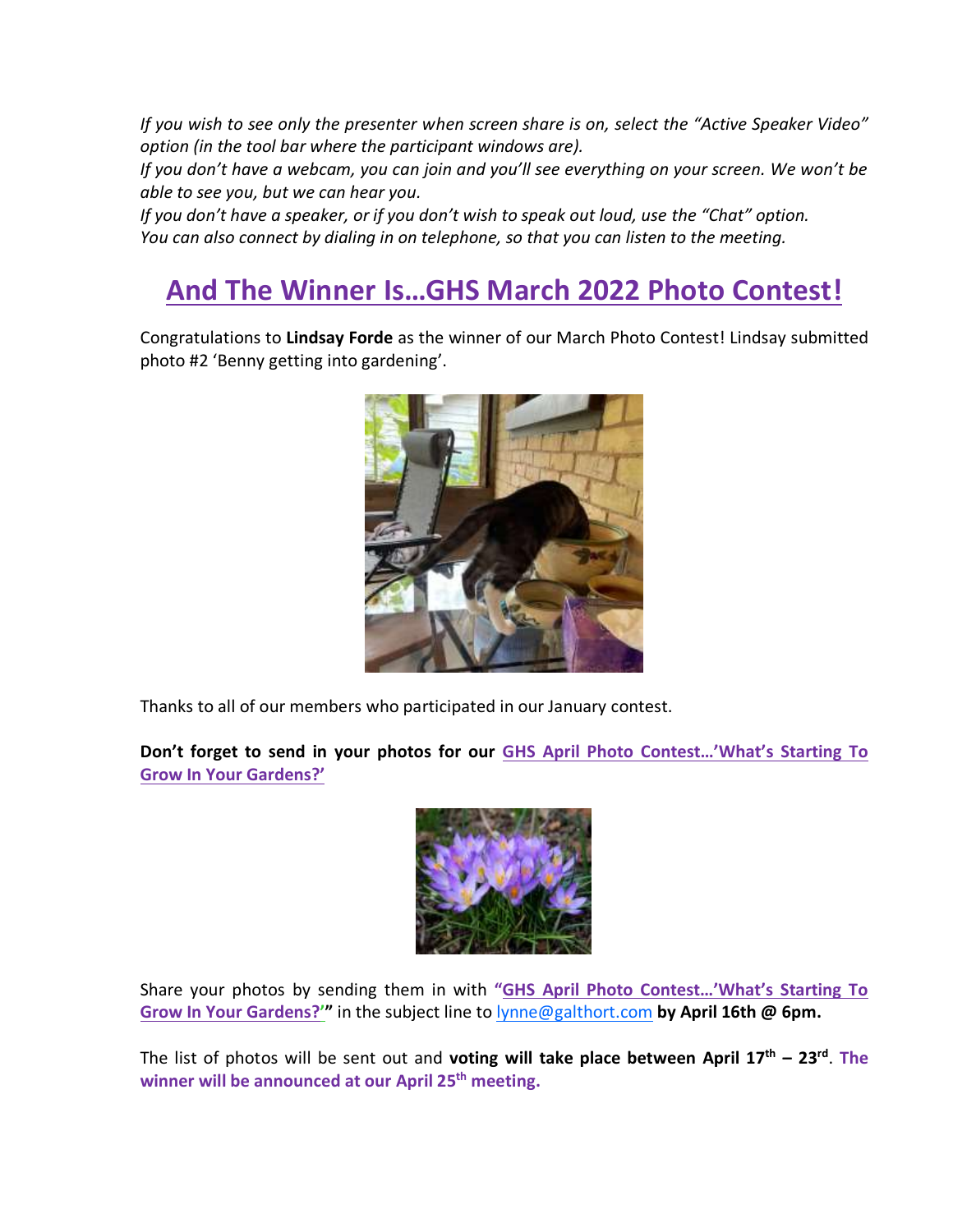# **GHS April Online Auctions**

We have a number of terrific items coming up for bidding. **Join our Facebook group to view what items we have up for grabs and place your bids!**

Our current item…*Auction #10 Bucket Hats!* Ready, set, Sun! Your choice of size and fabric, a real bespoke sunhat. **Stitched by Granny!** These retail for \$35 but we're starting the Auction at \$20. **As usual, bidding closes on Monday, April 4th at 6 p.m.** Good luck!



[https://www.etsy.com/ca/shop/StitchedbyGranny](https://www.etsy.com/ca/shop/StitchedbyGranny?fbclid=IwAR2419iF3B-weVg4y7XWNksVYs-fW0BkP_6U23OSuphL9-63KI6OXipD1vs)

Distinct bucket hats, mealtime bibs and bandana bibs for trendy children and people who love them. Adult sized bucket hats now available! Environmentally conscious use of recycled material. All items hand crafted with love in Guelph, Ontario, Canada in limited quantities using locally sourced materials, whenever possible. Watch for updated inventory and new products regularly.

**[https://www.facebook.com/stitchedbygranny/](https://www.facebook.com/stitchedbygranny/?__cft__%5b0%5d=AZVuiLZ9htfwWrelr2OCsPfeRTXVniTIp_qFGJw0Fnhccw3OlMDzO2LWsIoGrXGvFCSKXOYzur9_jzf6Q-V2MruBFsr7v3oFaWVUiV-7VX5MxOCwejgOvo4cz3SdtOHwGV5FUl1ijmJpxDQqrj08BEeyjpPkaE0jadrocCZ3f5MdF8v2idNJsbZLeteYZsorT2Y&__tn__=-UK-R)**

**<https://www.facebook.com/groups/galthort>**

### **GHS Tree Pruning Workshop**

Do you want to learn how to prune correctly?

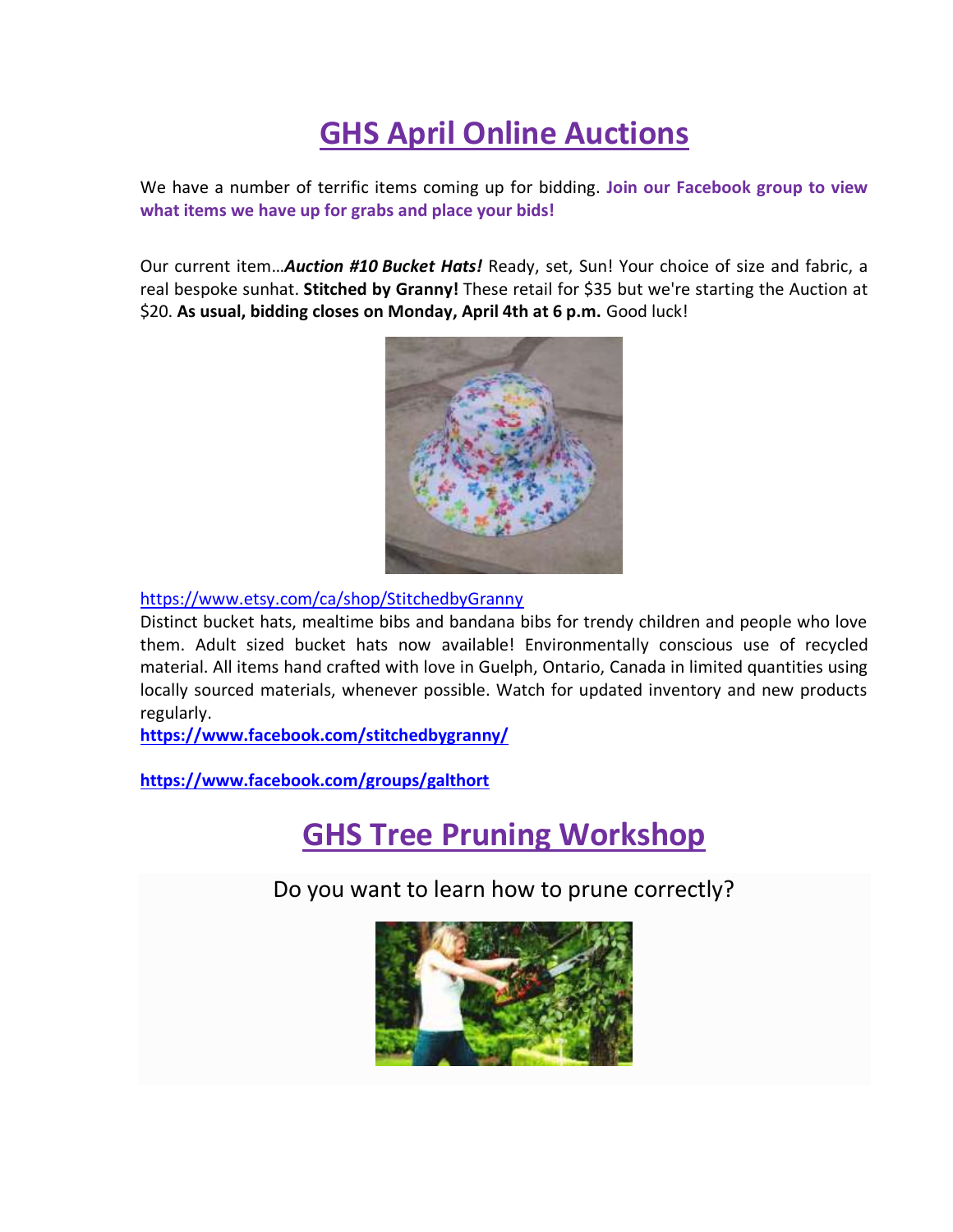Join us at Ferguson Cottage on **Friday April 15 at 9:30 am**. Josh Doey from Canopy [Crawler](https://www.facebook.com/CanopyCrawlerTC) will demonstrate tree pruning techniques using the crab apple trees. After the demonstration you will have the opportunity to practice what you have learned. We will break out in groups and get some hand on pruning experience guided by Josh. Bring any pruning equipment you have. No registration is necessary but **participation is limited to GHS members**. Josh will be available to answer all your pruning question

# **GHS Plant Sale Is Coming!**

Mark your calendar! Our spring plant is to be held **on Saturday May 7th from 9:00 am – 11:30 am at Ferguson Cottage.** Watch your emails for more information.



# **GHS Quebec Bus Trip Information**

Please see the attached information about the fantastic Quebec bus trip we have planned in August! It is recommended to register early to reserve your ticket. If you have any questions please feel free to contact Nancy Smith at *[nancy@galthort.com.](mailto:nancy@galthort.com)*



## **GHS Membership Talent Showcase**

So many of our members have different talents. The GHS would like to showcase our membership talents! These include anything from **sewing, needlework, painting,**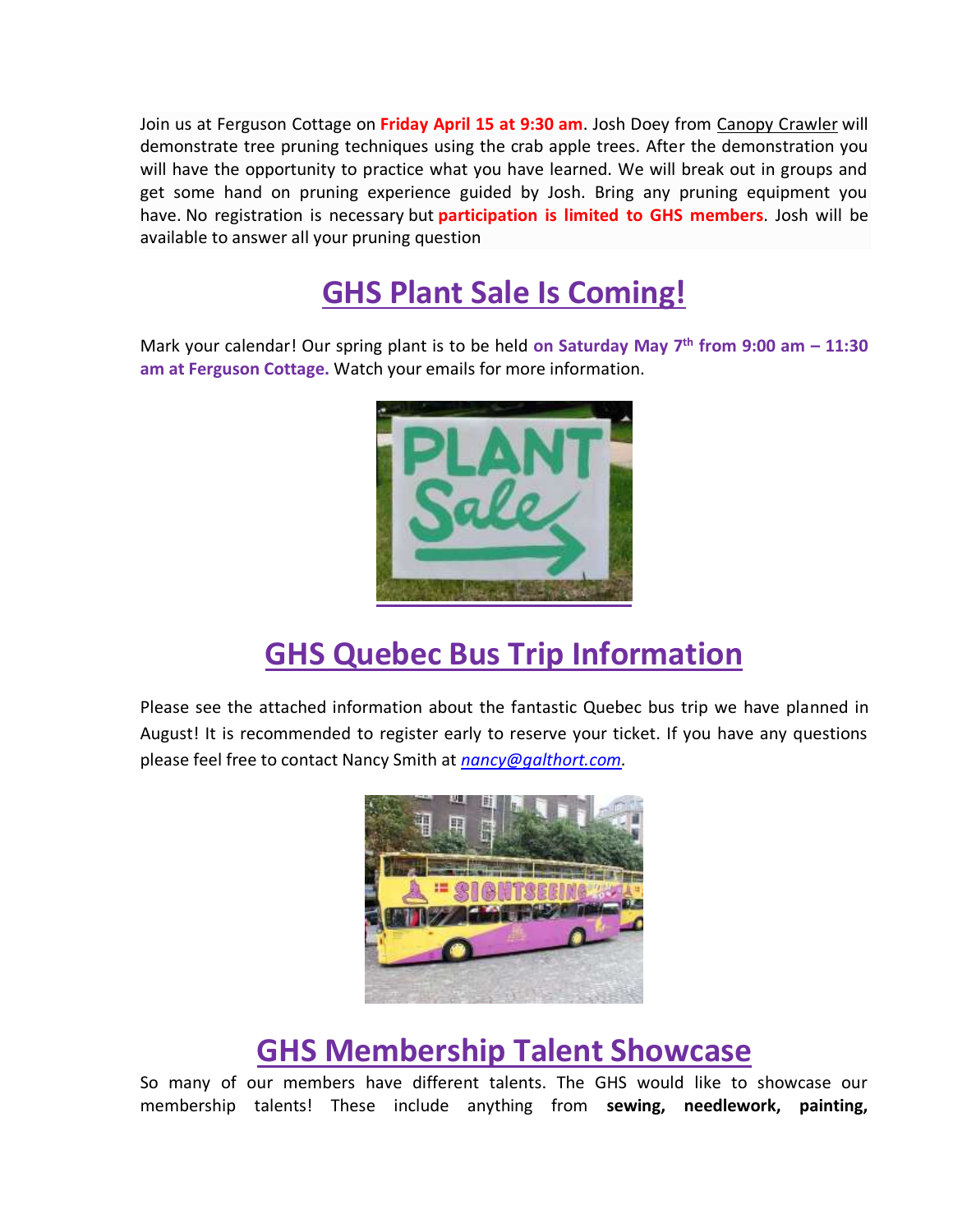**woodworking, knitting, pottery, photographing, quilting, crocheting, flowering pressing, crafting, baking, canning/preserves, art, sculpting, poetry**…and so many more talents. Send in your photos to Lynne at lynne@galthort.com with a bit of a blurb about what you love to do! We will include your submissions into our monthly newsletters.

# **Membership Has Its Benefits!!**



The Galt Horticultural Society's membership is continuing to grow!

Encourage fellow gardeners, family and friends to become a part of a historical society.

Membership gives everyone the opportunity to make new friends, learn about horticulture/gardening and remain engaged with other gardeners.

**The cost is only \$15 (single) & \$25 (couple).** 

**Please visit our website at [www.galthort.com](http://www.galthort.com/) to join and like us on our FB page!**

**Click here to see the current list of retailers offering GHS members a discount on their purchases! <https://galthort.com/aboutmembership/>**

### **GHS Member Recipes**



### CHICKEN ORZO SOUP WITH CORIANDER & DILL

Lemony Chicken Orzo Soup with [Coriander](https://amzn.to/2GoiYgC) & Dill, a healthy flavorful soup that can be made with leftover chicken (or chicken breast) and chicken stock. Bright and springy, this soup is tangy and delicious!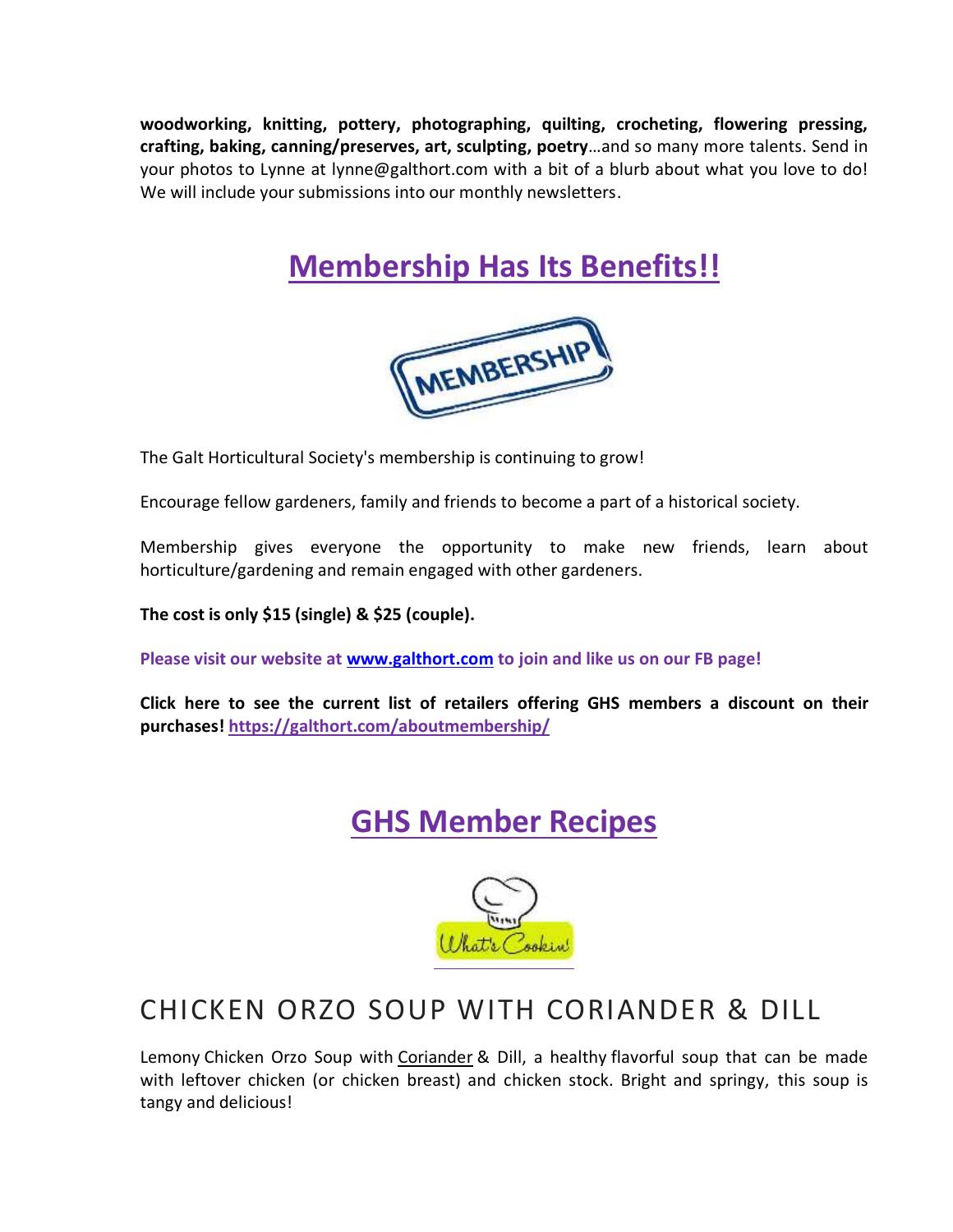

#### **Ingredients**

1 left-over roasted chicken with at least 1-2 cups meat left on it. (Or sub 8–12 ounces chicken breast and 8 cups chicken stock -see notes)

10 cups water

2 Bay leaves

2 tsp salt, more to taste

1 extra-large onion or leek, diced

4 cloves garlic, rough chopped

1 cup diced celery

1 cup diced carrots

1–2 tablespoon olive oil

2 tsp toasted coriander seeds (or ground is fine)

¼–½ cup fresh lemon juice (from 2 lemons) and zest from 1–2 lemons (1 tablespoon) Meyer lemons are nice.

1 cup dry orzo ( If you want thicker soup you could add  $1/2 - 1$  cup more orzo.

Basically, if you are serving all the soup right away, use more orzo. If you are saving some soup for the next day, the orzo will quadruple in size leaving you with no broth. Up to you.)

¼ cup chopped dill, more for garnish

Garnish: Dollop Sour Cream (optional) and sprig of dill

#### **Instructions**

Pour 10 cups water over chicken carcass w/ 2 bay leaves and 2 tsp salt and simmer covered for 1 hour. (You could do this ahead and store in the fridge overnight.) See notes if using chicken breasts and stock.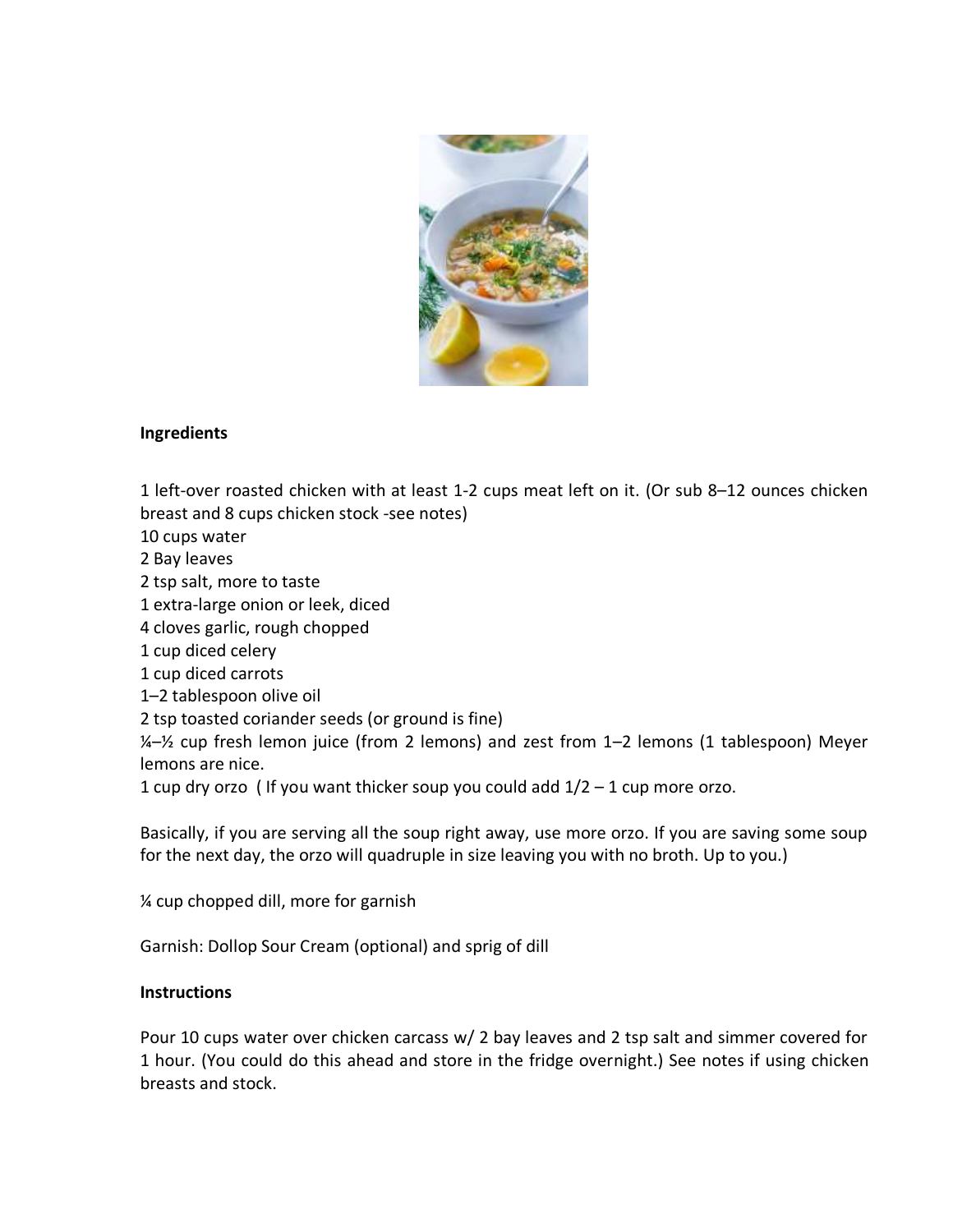Strain over a large bowl, reserving stock and meat. Let cool. With your fingers, separate meat from the bones, discarding the bones, and breaking up the meat into smaller bite size pieces.

You should have 1-2 cups of chicken meat left. With your fingers, double and triple check for small bones.

In a heavy bottom pot, sauté onion in oil, over medium heat until tender, about 5 minutes.

Add garlic, celery and carrots. Once celery is tender add in the chicken stock and the chicken meat.

Toast your Coriander seeds and crush them and add them to the soup along with lemon zest.

Bring to a simmer.

Add Orzo and let simmer uncovered stirring occasionally for about 10-15 minutes. At this point soup will still seem pretty brothy, but it will thicken up.

Once the orzo is cooked through, add a 1/4 C chopped fresh dill and juice from one lemon. Taste and add more salt and lemon to taste.

You want to taste the lemon! Serve in a bowls with a dollop of sour cream and a sprig of fresh dill.

Enjoy!

### **For Your Interest…**



**Here are some links to interesting articles, webinars and activities…**

**The Ontario Horticultural Society (OHA) will be hosting an Earth Day Celebration on April 22nd at 7 pm via WebEx.**

They have an excellent evening planned for you!

• **Introduction to Agra-Wool - a no-foam option**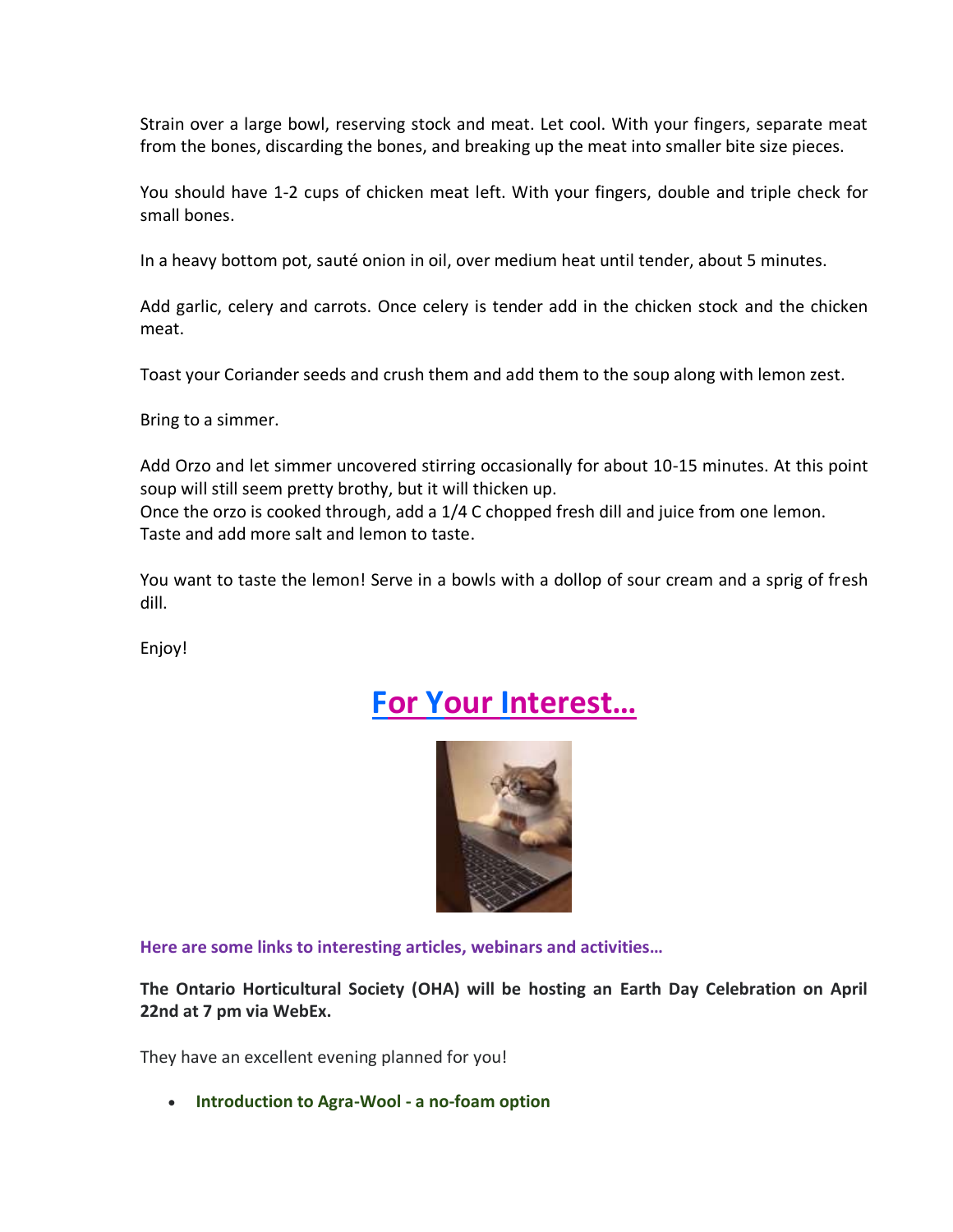- **Easy DIY Floral Design by Rose Odell**
- **Special Guest Speaker, Sean James on "Soil, and the things living in it"**

Sean James was named by Landscape Ontario as 2020 and 2021's Garden Communicator of the Year. Gardening has been Sean James' hobby and profession for almost 40 years. A graduate of Niagara Parks School of Horticulture, a Master Gardener, writer, and teacher, Sean focuses on eco-gardening techniques, which makes sense since he grew up surrounded by nature near Crawford Lake in Campbelleville.

**All are welcome to join us, however it will be a first come, first served basis on the WebEx account.** Registration will not be required.

#### *Webex Login information will be shared to all Societies/Clubs on April 15th! This talk will not be recorded, so don't miss out!!*

Share your love for nature with fellow nature lovers this Earth Day by joining us! **Please find attached more details on this exciting event!!**

### **Year of the Garden** Année du jardin



Canadians, whether you already enjoy gardening, recently discovered the pleasure of spending time in a garden because of the pandemic or want to learn more about how gardens impact so much of life, there is something for everyone to commemorate our country's rich garden heritage and create important legacies for a sustainable future.

Discover the many ways you can celebrate today's vibrant garden culture at home, at work, in school, in your community, and at public gardens across the country from the Planter's Moon in the spring of 2022, to the Frost Moon in the fall.

Click here for more information <https://livethegardenlife.gardenscanada.ca/>and

<https://mailchi.mp/ec2315300854/2022-march-newsletter-english?e=bc14a2c619>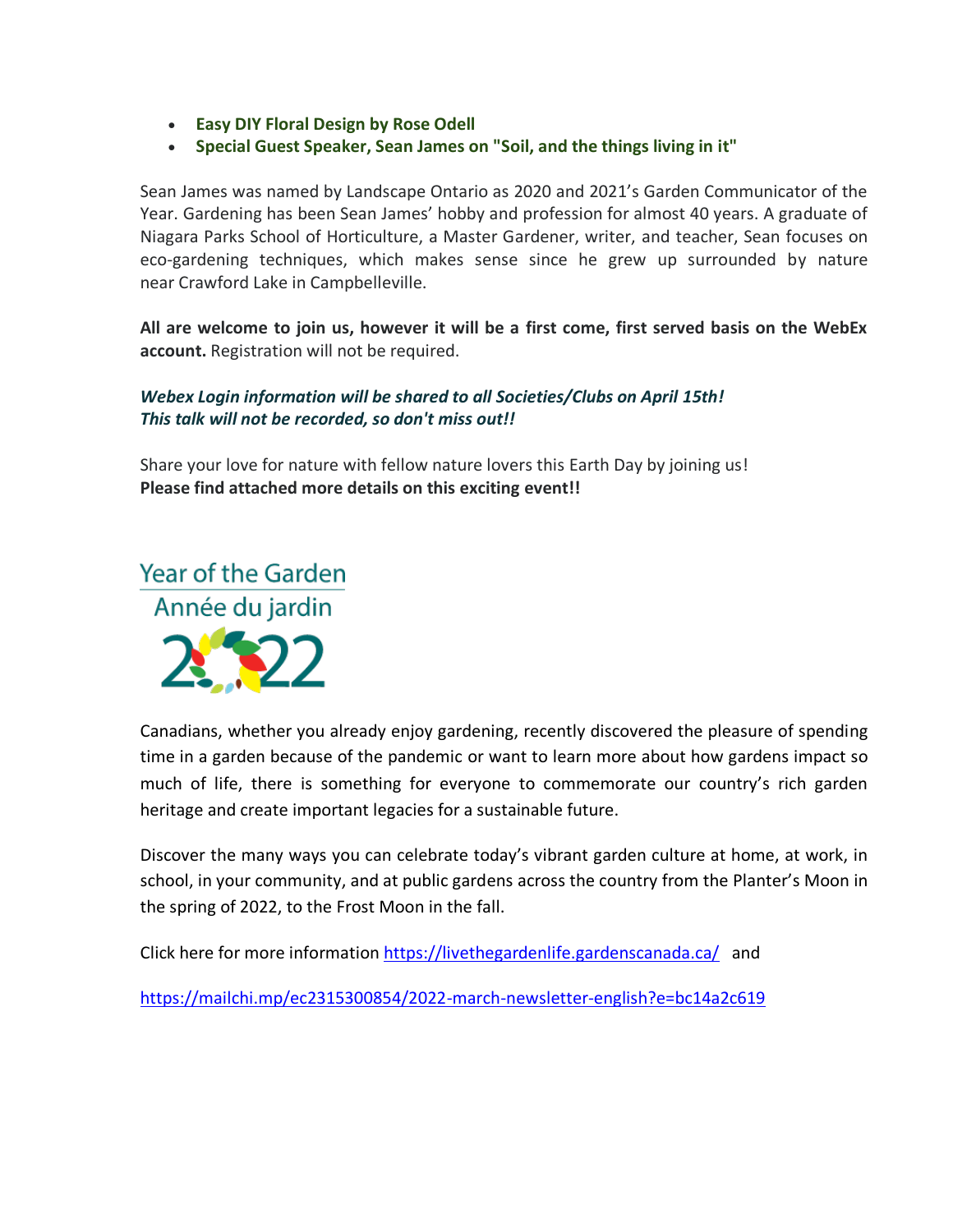# 10 Neat Things About Sunflowers



1. Sunflowers for Ukraine.

Sunflowers grow well in Ukraine, owing to its hot dry summers. The flower was widely planted by Peter the Great in the 1700s, and by 1830, it was pressed into commercial production of sunflower oil. When the Orthodox Church did not prohibit sunflower oil along with most other oils during Lent, the popularity was secured. The flower is recognized as a national symbol of Ukraine, and the status has solidified during the conflict with Russia.



2. Sunflowers in their pockets.

A video has gone viral of a Ukrainian woman giving a Russian soldier sunflower seeds to put in his pockets so that they will grow where he dies. The soldier wasn't impressed, but the Twittersphere has been.



3. North American native.

Sunflowers hail from North and Central America. There is evidence that they have been domesticated since 2100 BCE and it is thought that they've been in cultivation for as long as 5000 years for oil production.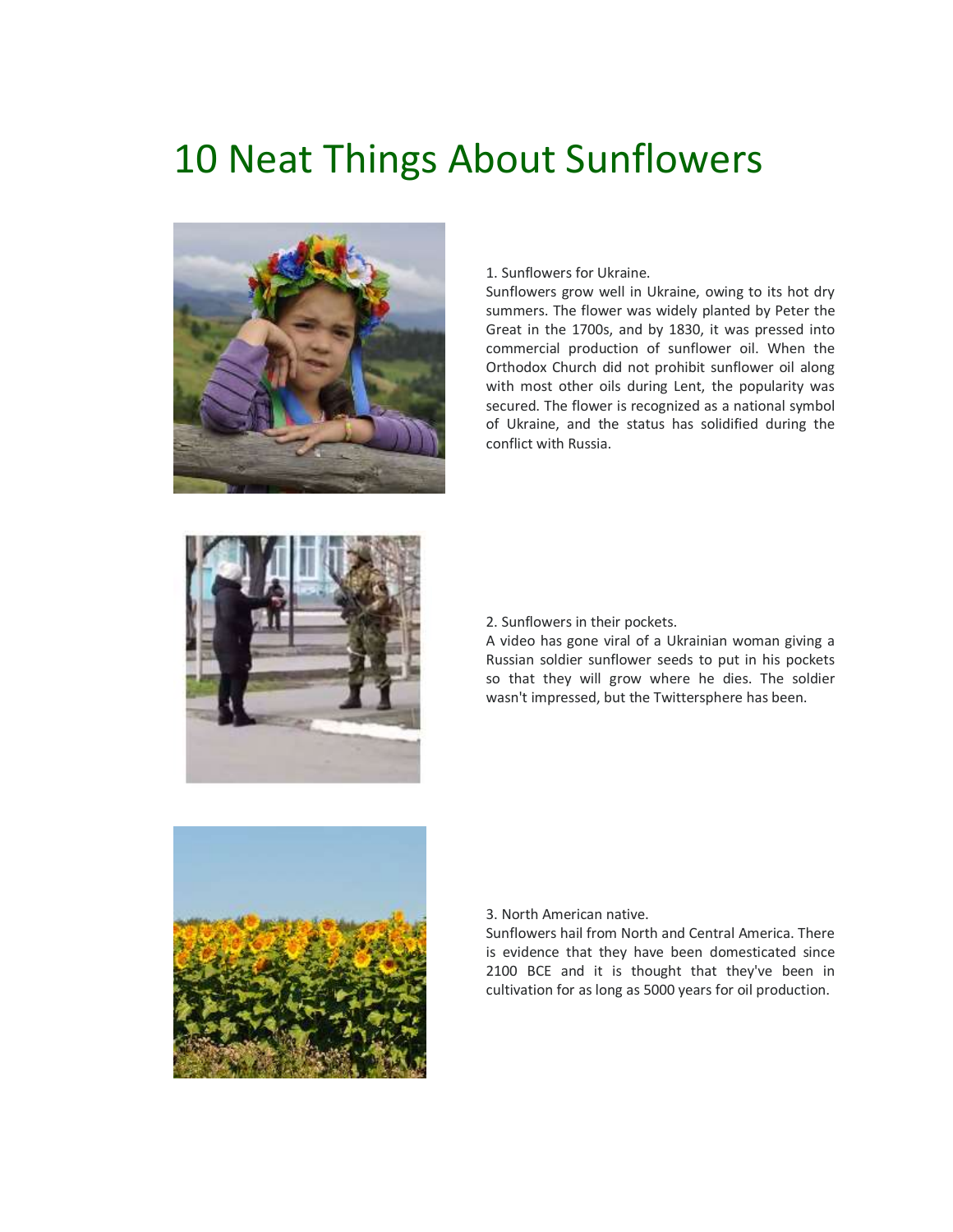

4. Back to North America.

Bizarrely, growing sunflowers in Canada and the US became popular for more recent generations with Ukrainian and Russian immigration -- they brought the flower with them!



5. Annuals and perennials.

When you think of sunflowers, you probably picture the annual tall golden daisy flower also known as *Helianthus annuus*. There are around 70 different species of *Helianthus*, though, both annual and perennial. One of the best-known perennial species is *H. tuberosus*, the Jerusalem artichoke.



#### 6. How many flowers?

What we consider one sunflower is actually tens or hundreds of flowers. The central disk is made up of these flowers or florets. All daisy-style flowers are like this.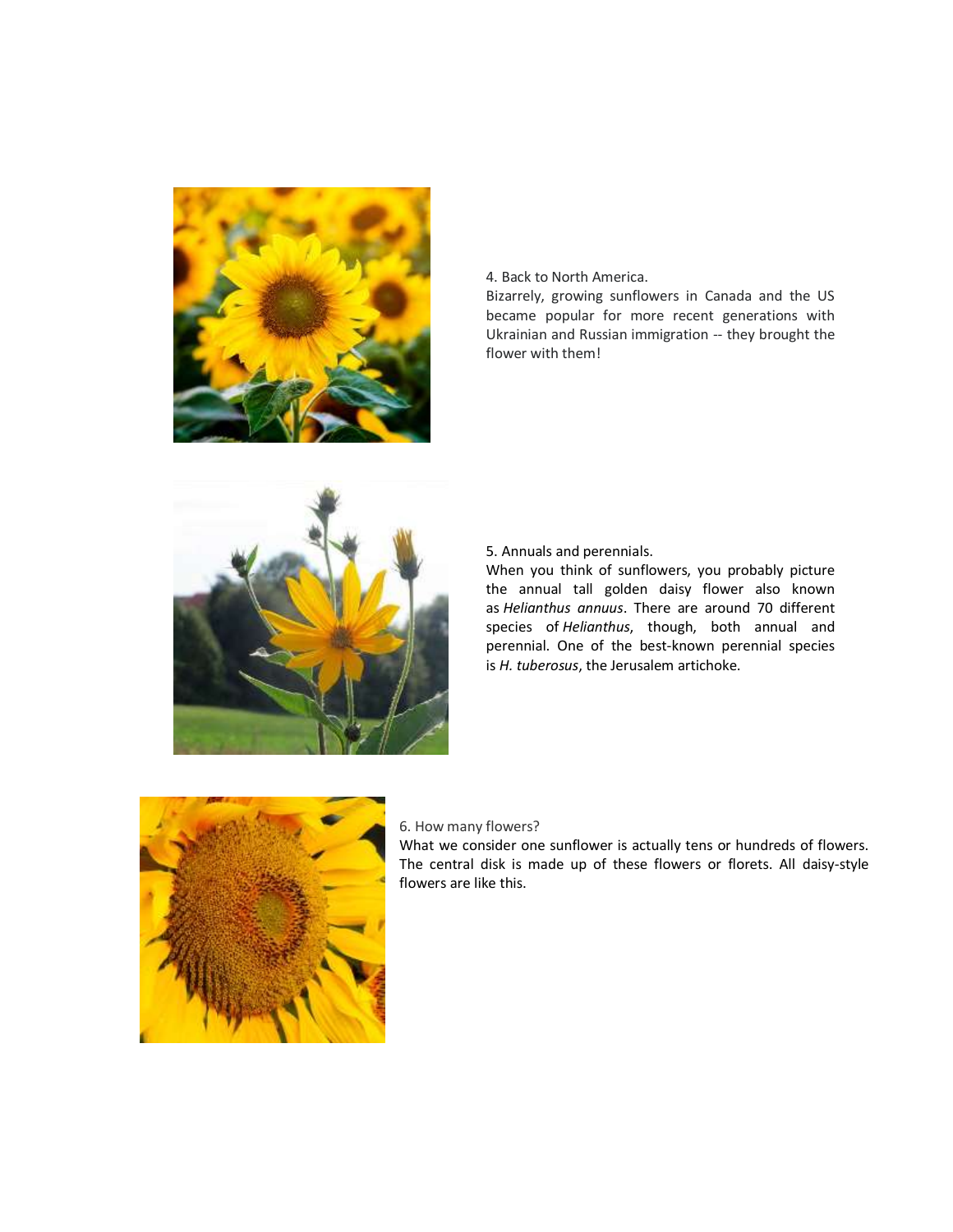

7. Fibonacci sequence.

The number of florets is not random. The spirals formed follow a Fibonacci sequence. The first few numbers of a Fibonacci sequence are  $0, 1, 1, 2, 3, 5, 8, 13, 21, 34$ . Each number (after the first 1) is the sum of the two previous numbers. I haven't wrapped my mind around how that relates to the spirals, but for the advanced mathematically inclined, here is a video on [YouTube.](https://www.youtube.com/watch?v=_GkxCIW46to)



8. Heavy metals.

Sunflowers are used in phytoremediation of soil. They can process heavy metals polluting soil, including lead, arsenic, zinc, chromium, copper and manganese. They were used at the site of the Chernobyl nuclear disaster for cleanup.



9. Heliotropic.

Just like winter-weary Canadians, sunflowers turn their faces toward the sun before they open up and for a short time thereafter. This is thought to be to collect warmth because pollinators prefer warm flowers. Having them all face the same direction makes sunflower fields particularly photogenic.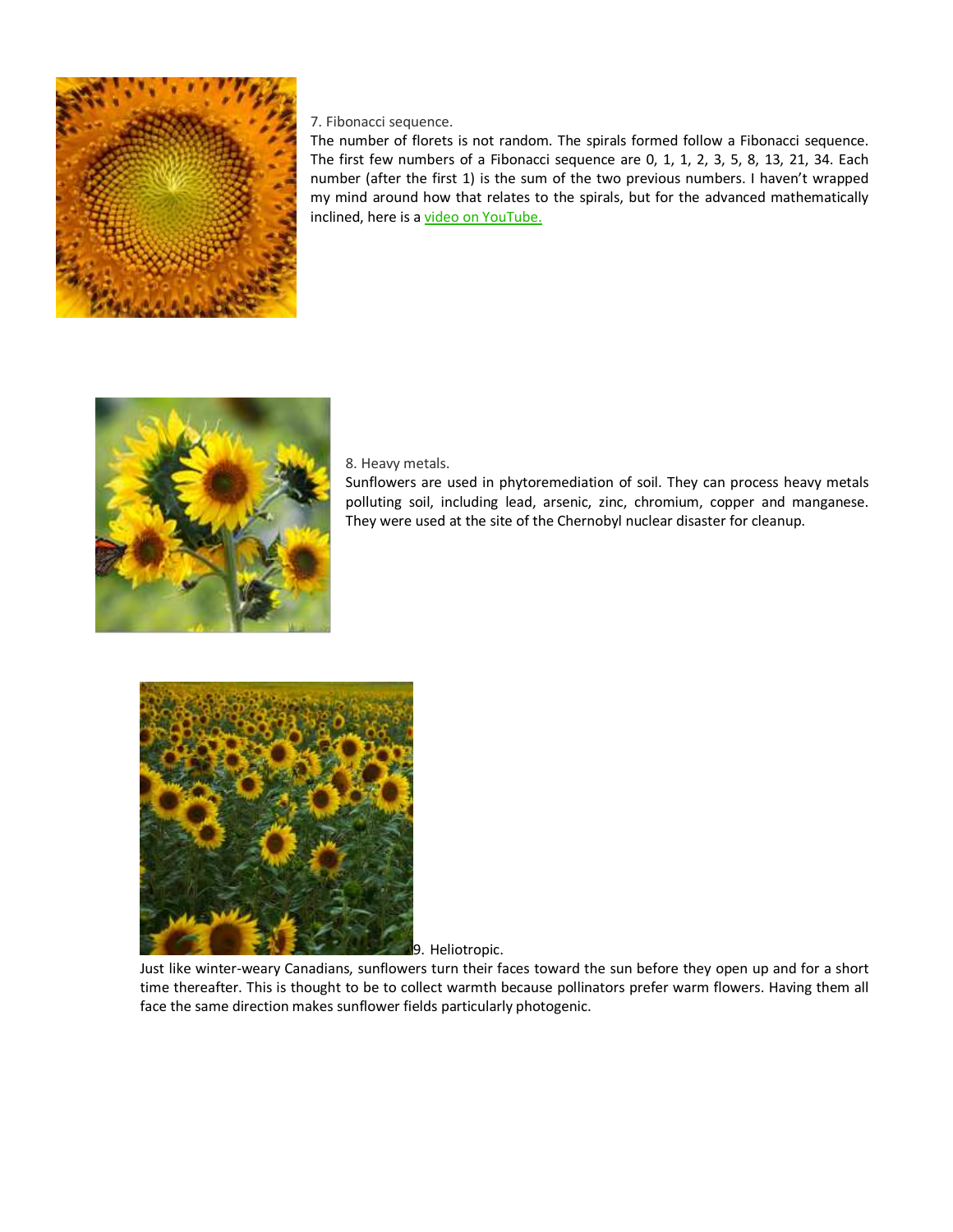

10. Get your seeds now.

People across Canada and around the world are planning to plant sunflowers this year to show support of Ukraine in their struggles. Nothing could be simpler than popping a few seeds about ½ inch into the soil in a sunny spot after the last frost date. The seeds will germinate within two weeks.



# **Brantford Master Gardeners Tips From The Watering Can**

Join our Brantford Master Gardeners. We are experienced gardeners who started out as Master Gardeners in Training and had the opportunity to study horticulture through Guelph University courses and once we received our MG status continued to upgrade our skills through technical training. Our ongoing mandate is to provide horticultural advice to the general public through garden tours, community events, on-line and talks. We would love to have you join our group. Contact Lynne Goulet-Smith, Coordinator – [lgs.granderie.mg@rogers.com](mailto:lgs.granderie.mg@rogers.com)

### **Plant Sale Best Practices to Stop the Spread of Jumping Worms**

\*Invasive Asian Jumping Worms (JWs) were confirmed in multiple locations in Ontario in the summer of 2021.

\*Jumping Worms are a serious threat to our gardens and forests.

\*There is currently no viable option for controlling Jumping Worms, so it is crucial to stop them from spreading.

\*This document was created to support organizations involved in buying or selling plants, especially at local plant sales.

Please see the attached document for much more information on this important topic.